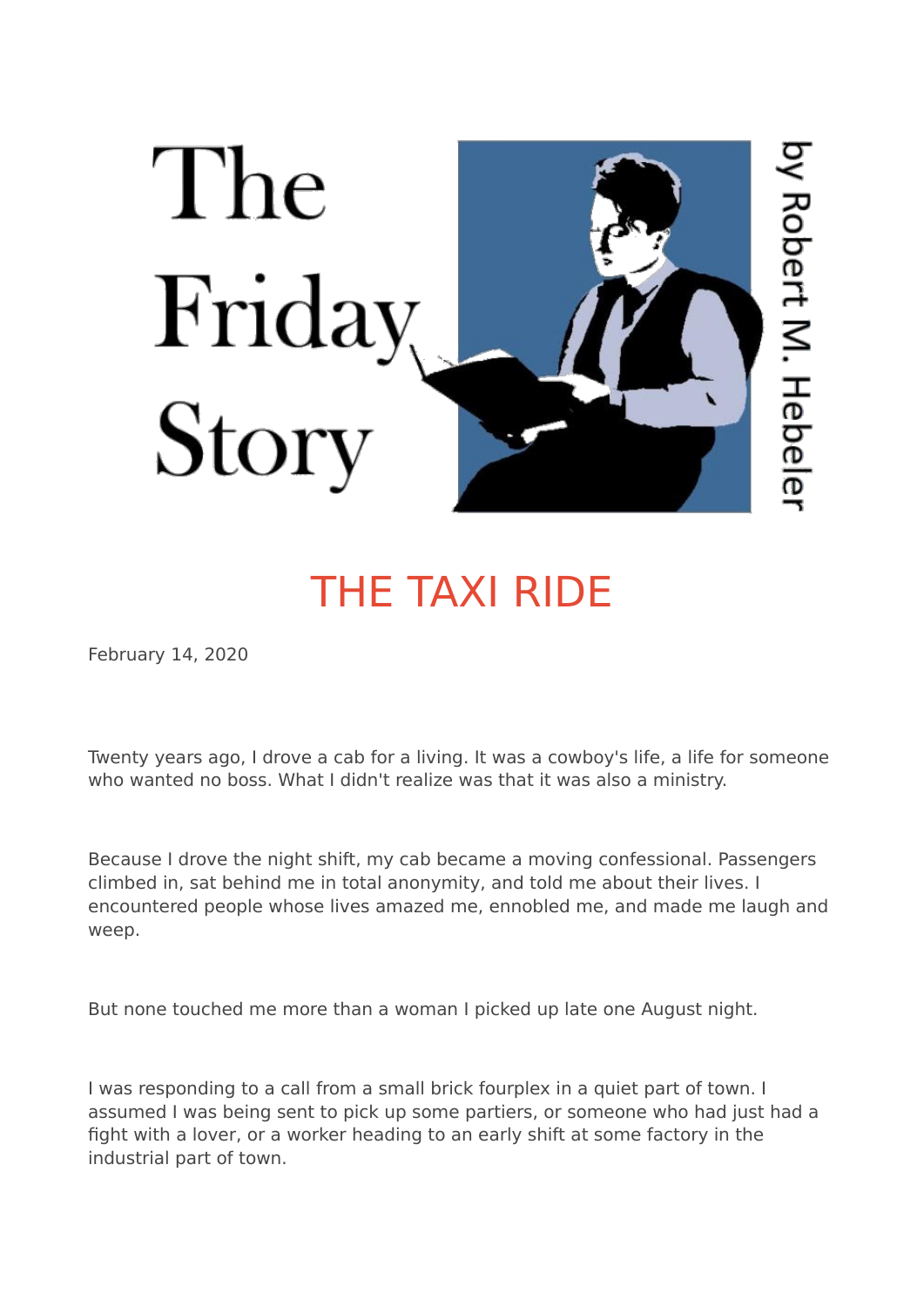When I arrived at 2:30 a.m., the building was dark except for a single light in a ground floor window. Under these circumstances, many drivers would just honk once or twice, wait a minute, and then drive away. But I had seen too many impoverished people who depended on taxis as their only means of transportation. Unless a situation smelled of danger, I always went to the door. This passenger might be someone who needs my assistance, I reasoned. So I walked to the door and knocked.

"Just a minute," answered a frail, elderly voice. I could hear something being dragged across the floor. After a long pause, the door opened. A small woman in her eighties stood before me. She was wearing a print dress and a pillbox hat with a veil pinned on it, like someone out of a 1940s movie.

By her side was a small nylon suitcase. The apartment looked as if no one had lived in it for years. All the furniture was covered with sheets. There were no clocks on the walls and no knickknacks or utensils on the counters. In the corner was a cardboard box filled with photos and glassware.

"Would you carry my bag out to the car?" she asked. I took the suitcase to the cab and then returned to assist the woman. She took my arm and we walked slowly toward the curb. She kept thanking me for my kindness. "It's nothing," I told her. "I just try to treat my passengers the way I would want my mother treated."

"Oh, you're such a good boy," she said.

When we got into the cab, she gave me the address, then asked, "Could you drive through downtown, please?" "It's not the shortest way," I answered quickly. "Oh, I don't mind," she said. "I'm in no hurry. I'm on my way to a hospice." I looked in the rearview mirror. Her eyes were glistening. "I don't have any family left," she continued. "The doctor says I don't have very long."

I quietly reached over and shut off the meter. "What route would you like me to take?" I asked. For the next two hours, we drove through the city. She showed me the building where she had once worked as an elevator operator. We drove through the neighborhood where she and her husband had lived when they were newlyweds. She had me pull up in front of a furniture warehouse that had once been a ballroom where she had gone dancing as a girl. Sometimes she'd ask me to slow in front of a particular building or corner and would sit staring into the darkness, saying nothing.